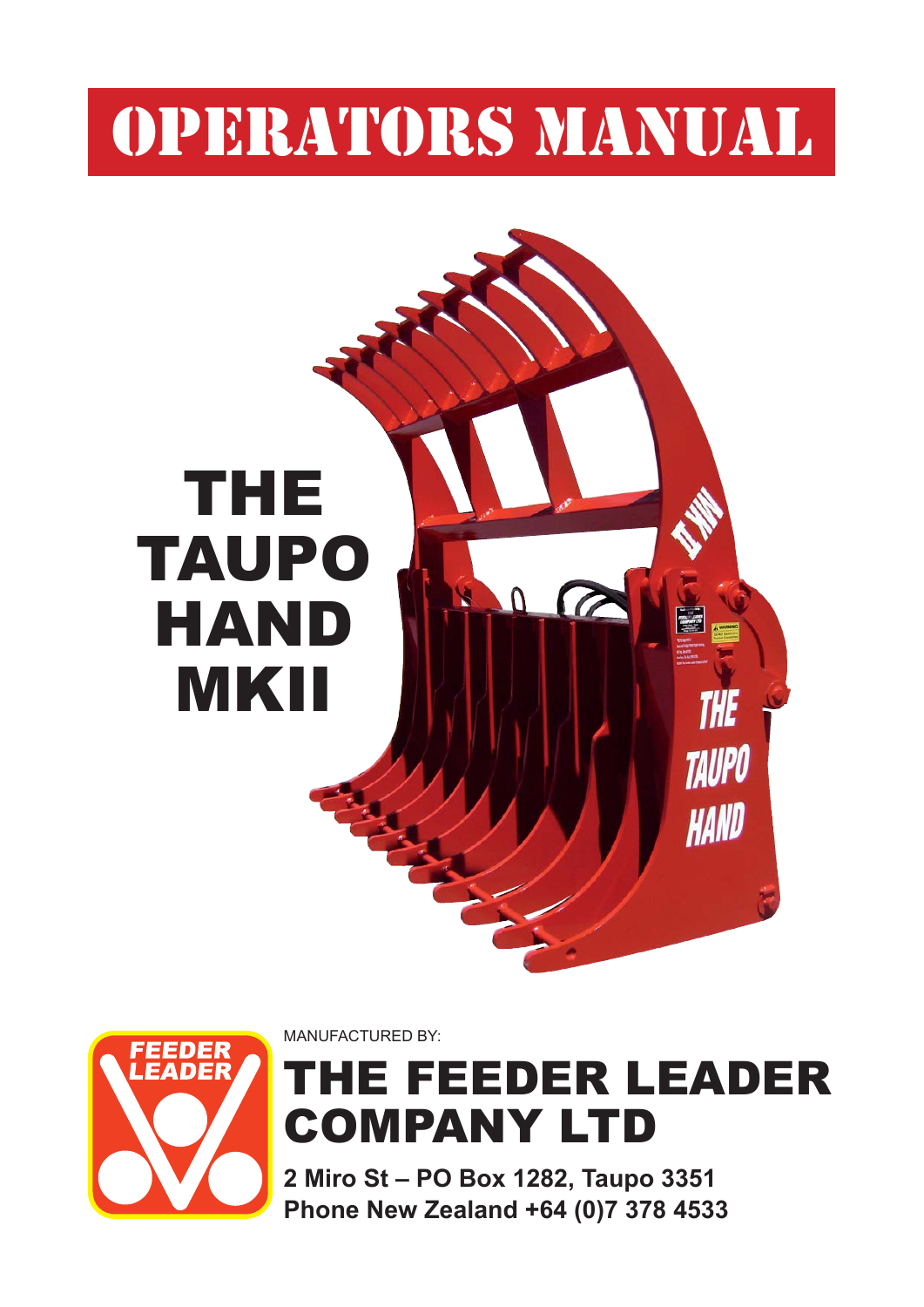### WARRANTY CONDITIONS

The machine designed, manufactured or marketed and supplied by *Feeder Leader Company Ltd* is warranted against faulty workmanship and defective materials for a period of 12 months from date of purchase. Such warranty is subject to the following conditions.

- 1. This warranty covers the repair or replacement of parts or machinery sold by *Feeder Leader Company Ltd* and damaged as a result of faulty workmanship or materials in such part or machinery. It does not extend to any other loss or damage including consequential loss or damage or loss to other property.
- 2. No responsibility will be accepted for repairs made other than by *Feeder Leader Company Ltd* or its accredited agent and without prior authorisation by *Feeder Leader Company Ltd*.
- 3. Without limiting the generality of paragraph 1, above this warranty does not cover the following:
	- (a) Losses sustained through delay in delivery.
	- (b) Travel expenses.
	- (c) Damage caused by accident, misuse, abuse or when operated outside of conditions for which it was designed or as deemed appropriate by *Feeder Leader Company Ltd*.
	- (d) Damage to any other goods which have been altered or modified by someone other than **Feeder**  *Leader Company Ltd* or its authorised dealer.
	- (e) Damage or loss to the goods due to their unsuitability for any particular use or for using with any particular tractor except where such use or tractor has been specifically approved by Feeder  *Leader Company Ltd*.
	- (f) Damage or loss where the fitting and installation of the goods was not carried out by Feeder  *Leader Company Ltd* or its authorised dealer.
	- (g) While every effort is made to keep up with any changes in tractor design and specification **Feeder Leader Company Ltd** will not be liable for alteration to their goods as a result of such changes.
	- (h) Components such as hydraulic control valves, hydraulic rams and divertors. These are supplied subject to the warranty given by their manufacturers.
- 4. Procedure for recovery under warranty:

No loss or damage will be covered under warranty unless the following procedure is followed by the purchaser.

- (a) If the purchaser is an authorised dealer:
	- (i) **Feeder Leader Company Ltd** must first be advised of details of the goods concerned, the loss or damage sustained and the circumstances in which the loss or damage arose.
	- (ii) *Feeder Leader Company Ltd* will then decide if such loss or damage is within the terms of warranty and shall advise the dealer as to how the loss or damage is to be repaired.
	- (iii) When *Feeder Leader Company Ltd* accepts responsibility for the loss or damage a Warranty order number will be issued and *Feeder Leader Company Ltd* shall advise the sum allowed for the repair taking into consideration time required to make, repair materials and other relevant factors.
	- (iv) The dealer should then commence to carry out the necessary repair or replacement work as instructed.
	- (v) A claim form will be sent to the dealer and must be submitted in writing to *Feeder Leader Company Ltd* within 14 days of the date of the Warranty Order No being issued. Such claim must include *Feeder Leader Company Ltd* Serial No, original Invoice No and Official Company Order No.
	- (vi) Where the claim is approved the dealer's account will be credited for the sum authorised.
- (b) If the purchaser is not an authorised dealer:

The loss or damage should be reported directly to *Feeder Leader Company Ltd* who will advise whether it is covered by the warranty and direct the purchaser accordingly as to what action is to be taken.

#### *Please remember to fill in and return the loose Warranty Registration form included in this manual.*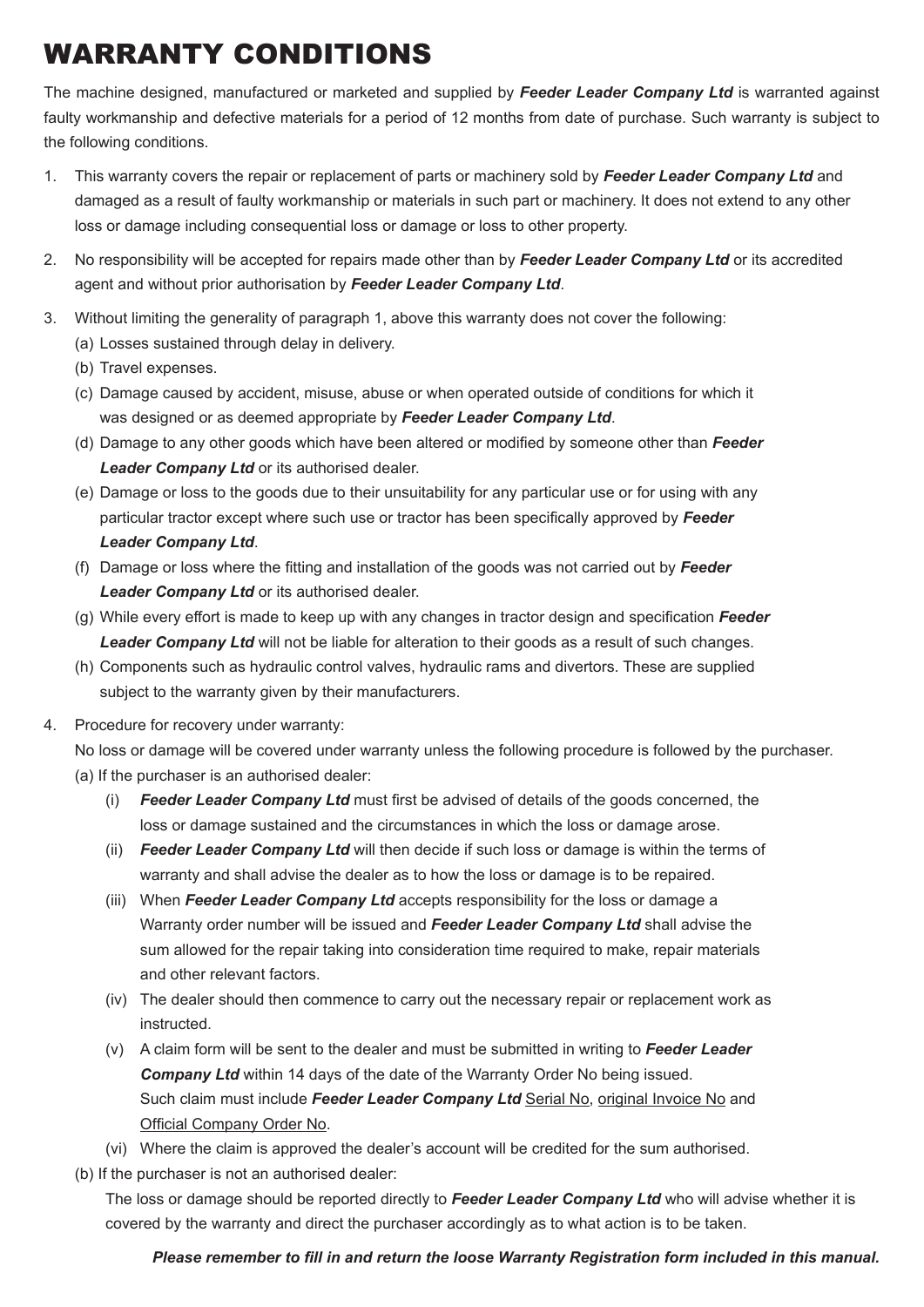

## A GENERAL SAFE USE A

#### **Operating the Taupo Hand MkII involves several safe work practices including:**

- !!! **Read all warning labels on machine**
- !!! **Disengage drive/power source and turn off tractor before carrying out servicing, cleaning or repairs**
- !!! **Do not ride on the machine**
- !!! **Stand well clear when operating**
- !!! **Do not use machine on sloping or uneven ground where there is a risk to the operator of a rollover occuring**
- !!! **Ensure fork frame locking latch is engaged prior to use**
- !!! **Never use your hands to check for oil leaks to locate small leaks, use a small piece of cardboard, paper or wood**
- !!! **Relieve hydraulic pressure before disconnecting the quick release snap couplings**
- !!! **Do not stand in, on, under or in front of tines when in use leave on ground when not in use**